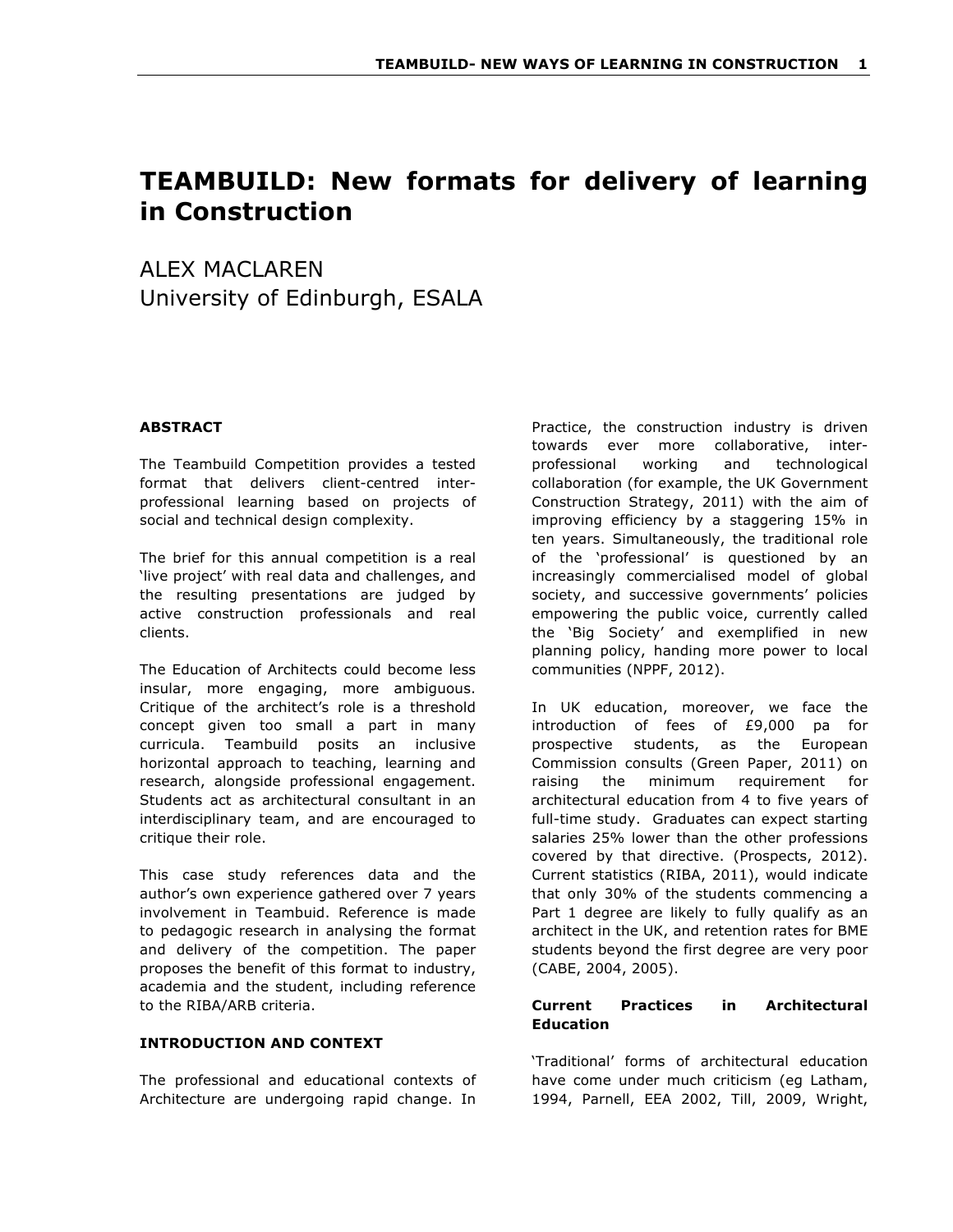2012) for poorly serving the student and the profession. At the core of these criticisms lies the unhelpful disjunction of education from practice; of students from clients, users and the construction team. 'Live Projects', pioneered by several UK schools of architecture (eg Sheffield, Oxford Brookes, LMU) seek to bridge this gulf and reconnect the student to the public and the profession. Other schools have investigated scenario-based contract 'games' and case histories of real projects in order to engage the student with architectural practice (Edinburgh, Russell, 2004; Strathclyde, in Agapiou, 2006 and 2009).

These projects tend to sit alongside traditional studio design projects in the student curriculum. Chiles and Till argue in their case study for CEBE (date?) that the main limits to Live Projects are 'money, health and safety, and time'. A further constraint is scale and design sophistication: for example, a Live Project is unlikely to be of sufficient size or complexity to satisfy the design requirements of the RIBA criteria at Part 2 level. This paper demonstrates a format which engages students in interdisciplinary teams on complex technical and social design scenarios.

## **The Teambuild UK Competition**

'Teambuild UK' has been run in various guises for 20 years (teambuilduk.com, 2012), working with groups of recent graduates and apprentices in the construction industry aged under 30. Our youngest recent entrant was aged 19. Architects form the second-largest professional group taking part in Teambuild: 15.67% of the total number of competitors over the last 17 years. [Fig 1, 2]. Prospective entrants can register as individuals or as teams; teams must be multidisciplinary and are often entered by large construction consultancies or 'real' project teams. [Fig 3].

Figure 1: Architect entrants to Teambuild since 1998

Figure 2: Architects as a percentage of total entrants to Teambuild since 1998

## Figure 3: Competitors' Employers

The annual competition is based on an actual large-scale development underway in the UK. In 2011 this was Bicester Eco-Town, in 2012 Teambuild is partnered with the King's Cross site north of the new CSM college. At a residential weekend in November, Finalist teams speed through the stages of concept, bid, appointment, design, tender, procurement, construction and inhabitation in 48 hours, via a pre-scripted set of hypothetical narratives, designed to mimic the often unpredictable progress of an actual project. Entrants have time prior to the event to prepare the site information, but no prior knowledge of the subsequent changes to brief or scenario over the weekend. At each stage the narrative leads to a question(s) relating to the project, which each team must respond to within a given time limit, usually 1.5-2 hours. Questions deal with any aspect of a project from high-level risk/opportunity analyses, to strategic design, to client inhabitation. No team will be able to answer all the questions from their knowledge base; participants must take on other roles at each stage to support the team endeavour; different team members will be required to lead as their specialism is brought to the fore by a particular question.

Figure 4: a team presents their work to judges at the 'Detailed Design' stage

The 'real' site team and stakeholders send judge(s) who join an experienced crossindustry panel. Site information is real and detailed, the technical, spatial and social scenarios are intractable and complex. This allows competitors to apply specialist knowledge to problems with a palpable challenge and a tangible sense of value and achievement if their ideas succeed. However the technical scenarios are purely a means to require teamwork and collaborative innovation; teams will be marked on their communication, teamwork and presentation. Perhaps surprisingly, Teambuild uses a highly complex technical scenario and design brief to test students' "soft" skills: management, communication, listening, presenting.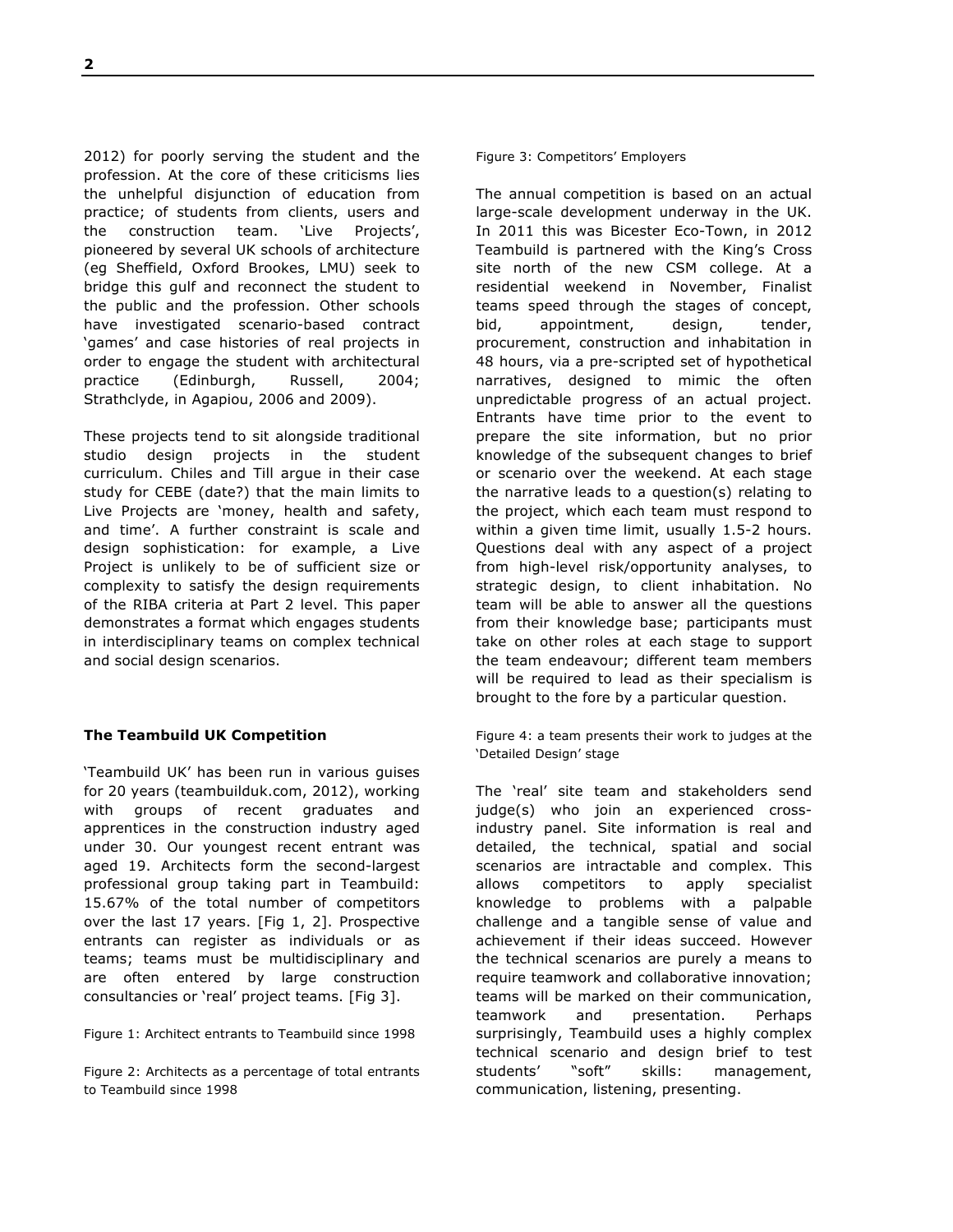Figure 5: preparing a presentation to the client and local Building Control officer on site setup and construction strategy

Teams are asked to present their work at each stage in a prescribed variety of scenarios, each requiring different means of exposition and directed to different groups of stakeholders. Answers take the form of sketches, diagrams, reports and tables, accompanied by verbal presentations. The competition Judges at each stage 'role play' a stakeholder position in order to question and critique the proposals.

The brief and stage questions are written by a small team of recent past competitors and judges. Each year this team can also make revisions to the competition structure, and organise smaller preparatory events throughout the year, based on feedback received and on their own recent experience: allowing the competition to evolve continuously and maintain relevance.

Discussion sessions are timetabled throughout the weekend to enable judges to offer timely formative feedback to teams. At the end of the weekend, both qualitative and quantitative written feedback is collected from competitors and judges, in the form of completed paperbased questionnaires. This shapes the next year's competition.

Figure 6: Competitors rate 'Professional Relevance' of the competition

Figure 7: Judges rate 'Professional Relevance' of the competition

The principle aim of Teambuild is to improve competitors' knowledge of their professional context, and specifically to improve their 'soft' skills: listening and communicating effectively. Prizes are awarded for achievement in collaboration and communication, and feedback confirms this is where competitors feel they most improve throughout the experience. Chair of the Trustees and founder of the competition, Richard Rooley, discovered in the course of his presidency of ASHRAE that active members employed in consulting firms spent only 20% of their working week on

technical material, and the rest managing and communicating with colleagues and clients. It is noted that the 2011 revision of the RIBA/ARB Criteria (pub. 2010) removes any mention of 'communication' from the 44 General Criteria at parts 1 and 2. "The training and education of young [professionals] is devoted to the technical aspects of less than one day a week activity" (Rooley, 2007).

# **ANALYSIS OF THE COMPETITION**

# **Pedagogic Evaluation**

This paper posits that the 'role of the Architect' is a complex threshold concept (Cousin, 2006) unrealised by many students in their journey through architectural education. The process presented here offers a context in which students must explore this role personally, and may critique their efforts. Their interpretation of the role is unrestricted. The format encourages recursive learning and experimentation.

First-time competitors at Teambuild are new to the trans-disciplinary, inter-reliant team in which they find themselves, faced immediately with a complex brief and tangible outcomes required within an extremely demanding timeframe. This causes uncertainty; but requires quick decisions to be made in order to the deadline to be met; and poses immediate communication challenges, as individuals from different professional backgrounds often interpret the brief and deliverables differently. This ambiguity can lead to anxiety, and each team member must work hard to communicate their understanding to other members and together arrive quickly at a plan of action. Empathy is established quickly amongst the team. Individuals acquire a new way of looking at a problem: they realise their role in relation to others, and what they can offer to this team. The situation is similar to that studied by Harriss and Cassels in their project with Architecture and MBA students in 2010. This further develops competitors' critical analysis and "understanding of the systems in which they [will] operate", skills Berryman and Bailey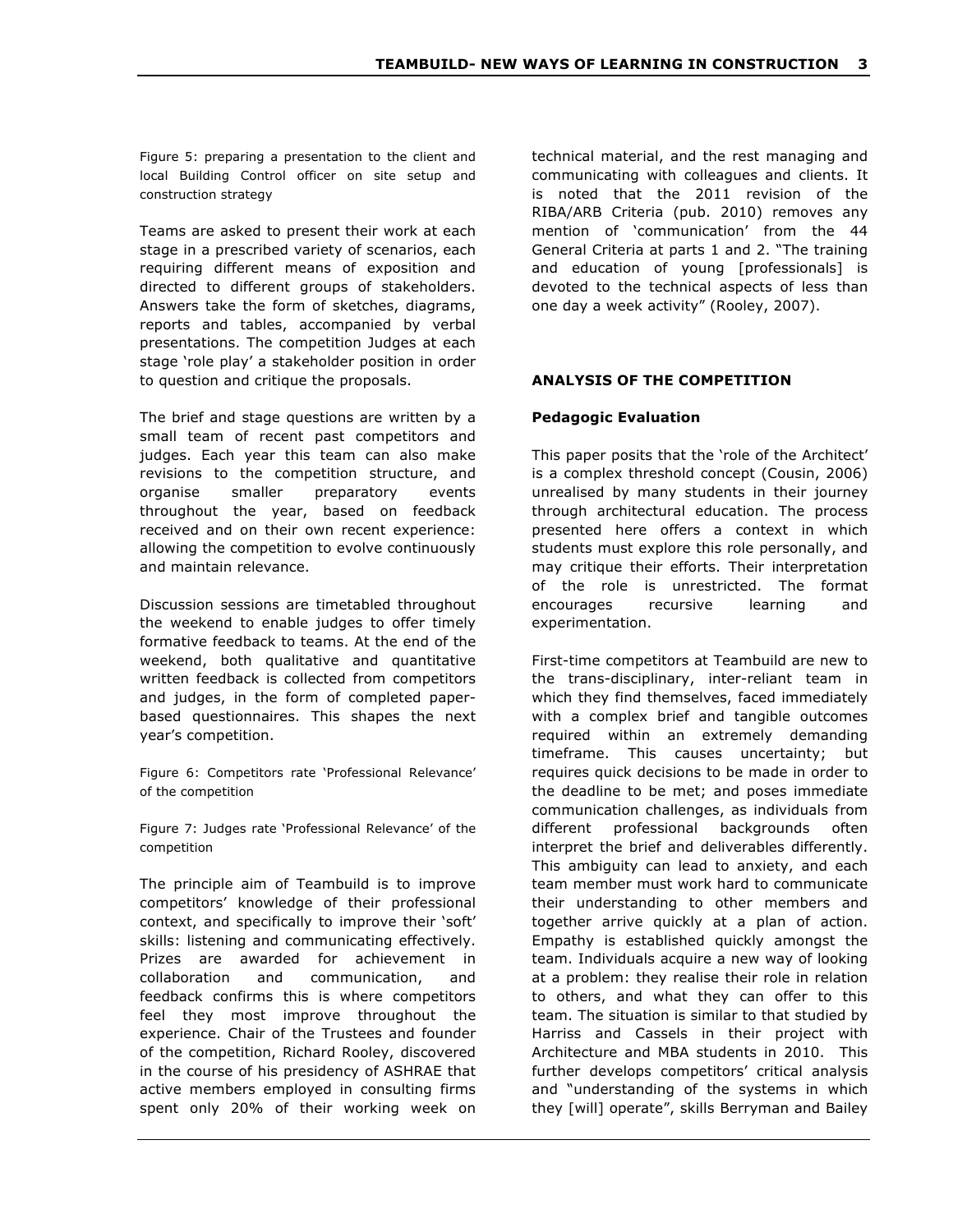(1992) argue is essential for modern education to deliver in order for graduates to prosper in the workplace. In this way the pedagogic model of Teambuild can be likened to the 'cognitive apprenticeships' suggested in their text.

The Judges at Teambuild do not write the brief, or have prior knowledge of the narrative development of the project. In role-playing at each stage, they represent any number of stakeholders. Judges are encouraged to occasionally take on biased and/or ignorant roles in order to challenge discussion and test teams' judgement and communication abilities. The organising team provides guidance and training, but ultimately trusts the professional judgement of these individuals to act collaboratively, professionally and constructively in pitching their questions and testing the teams' performance. This is seen as a benefit: this additional level of contingency is valuable to the learning experience: for both the graduates and the professionals.

Through unrestricted interaction with the judges, the teams develop an understanding of engagement with client and other professionals. This level of interaction is reviewed positively in feedback.

Feedback Sessions form an integral part of the programme. Feedback is structured in order that it can inform teams' subsequent work (Gibbs and Simpson, 2005), enabling an effective experiential learning cycle (Kolb, 1982). Competitors and judges alike find the sessions useful in gauging the level of assessment and critique, and improving team communication. The mix of disciplines, the divorce of 'brief-writer' and 'tutor/judge', encourages open discussion, enabling further learning benefits (Parnell, 2001).

## **Assessment Procedures**

Teambuild has not been run in or by a Higher Education Institution to date. Finalist achieve 4 days' equivalent CPD and many of our competitors take part in preparation for their various Chartership/ RIBA Part 3 exams, but it is not recognised as part of a formal

qualification. Consequently the competition is not bound by regulatory assessment criteria or process requirement, and this has allowed the organisers to explore methods of assessment. Internal reviews have found that minimising constraints in production, deliverables and assessment, have been most successful in producing an effective learning environment.

The various judges, all representing different disciplines, rotate around the teams at each stage so that they receive presentations from, and question, each team an equal number of times. In this way teams receive critique and opinion from varied standpoints and are evaluated from different perspectives. These can be contradictory. This itself is a valuable learning experience (Morrow, Parnell, Torrington, 2001).

The separation of 'brief-writer' from 'principal assessor' created by the competition format is extraordinarily valuable in encouraging exploration and innovation. Competitors cannot takes cues from their tutors as to the perceived 'correct answer'. Further disjunction is afforded by the briefs' demand for technical application and prowess, but the simultaneous knowledge that this part of the submission will not be assessed. This does not have the impact of reducing experiment and invention; individuals wish to demonstrate their flair to both peers and judges. Because there is no technical assessment, there is no fear of failure. Technical achievement will be discussed and critiqued, but not graded- and this opportunity to 'show and tell' in a competitive environment but freed from direct assessment proves peculiarly liberating for designers.

## **Relationship to ARB/RIBA Criteria**

The current ARB/RIBA criteria (ARB, 2010) comprise 44 General Criteria shared between parts 1 and 2, qualified at different levels of achievement by 10 or 11 'Graduate Attributes' for each level. These criteria are mapped directly over the 11 points of the Qualifications Directive (European Parliament, 2005).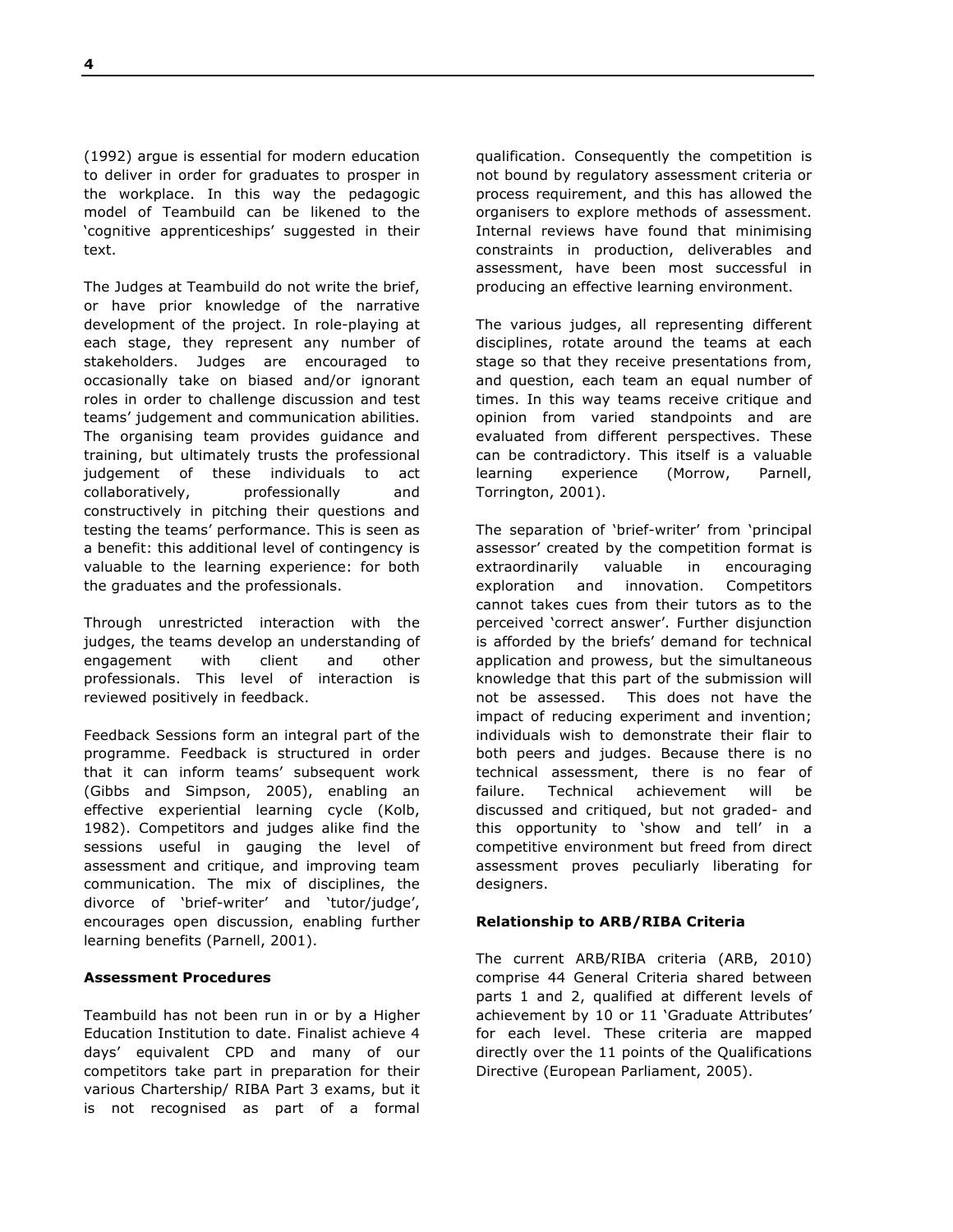In overview, the requirements for the provision of education have changed very little from the previous criteria. However the content is no longer assigned to distinct groups ('Design', 'T&E', 'Cultural Context', 'MPL', 'Communication'), but form hybrid compound requirements (eg GC1.3: 'develop a conceptual and critical approach to architectural design that integrates and satisfies the aesthetic aspects of a building and the technical requirements of its construction and the needs of the user.') Perhaps in order to effectively meet these criteria it is required to integrate these previously distinct areas of the curriculum: achieved by the learning format discussed here.

The criteria reflect the progressive move towards early-stage interdisciplinary team working in the industry, and the increased role of the client. Four of the criteria cite relationships with "co-professionals", and five refer to the needs to 'building users'. 'Understanding… the role of the architect in society…[and] within the design team and construction industry' forms a core part of GC6, a requirements at both parts 1 and 2. The experience of working within a multidisciplinary team for real clients, as offered by Teambuild, gives students direct experience on which to base this understanding; and the confidence to question their role in a known context.

The differing levels of achievement laid over shared criteria provide a challenge to the educator: how to teach the same content and assess at different levels of success within the current framework. Teambuild offers an identical, extremely complex brief and site information to teams of young professionals aged from 19-29. The teams' achievement is varied but their perceived learning experience is equally valuable. Past competitors are invited to return and compete again if they have not won; several do, and feedback confirms that they learn more and differently the second time. This also supports the theory that threshold concepts benefit from recursive learning (Cousin, 2006).

# **Relationships to Industry**

Teambuild introduces young graduates to intensive working with their peers in the industry at an earlier stage than usually demanded in practice. The competition also brings competitors into contact with senior industry figures and employers in the form of the judges. Contact with industry is especially valuable for graduates' confidence, and 'early contact with employers' is specifically noted as a 'key issue' in the drive to encourage greater diversity in the profession (CABE, 2005).

Contact with Industry also opens up alternative sources for expertise and funding. Teambuild has found that sponsorship opportunities are attractive to a wide range of Professional Institutions, Consultancies, Manufacturers and suppliers, in addition to training and educational Trusts. Sponsorship packages require sponsors to provide experienced judges for the competition weekend, in addition to cash funding. Both parties view this as a mutually positive relationship. The competition is currently sponsored by the ICE, CIOB, CIBSE, the IStructE Educational Trust, Speedyhire Ltd, and Saint-Gobain Ltd, and supported by the RIBA, RICS, SCL, and the A G Manly Trust. These sponsors not only demonstrate their foresight in investing in training, but also offer us expertise, and have the opportunity to engage the interest of motivated graduates in the future of our Industry.

# **CONCLUSION**

As a practitioner, I am apprehensive and excited about the future of the architectural profession in the UK as we explore the impact of new forms of procurement and construction. As a tutor I am concerned about how to best equip students to lead the profession in this new context, and how to deliver educational value worthy of the now extraordinary levels of both time and financial commitment required by the course. As a trustee of Teambuild, I see a way to improve delivery in both of these preoccupations.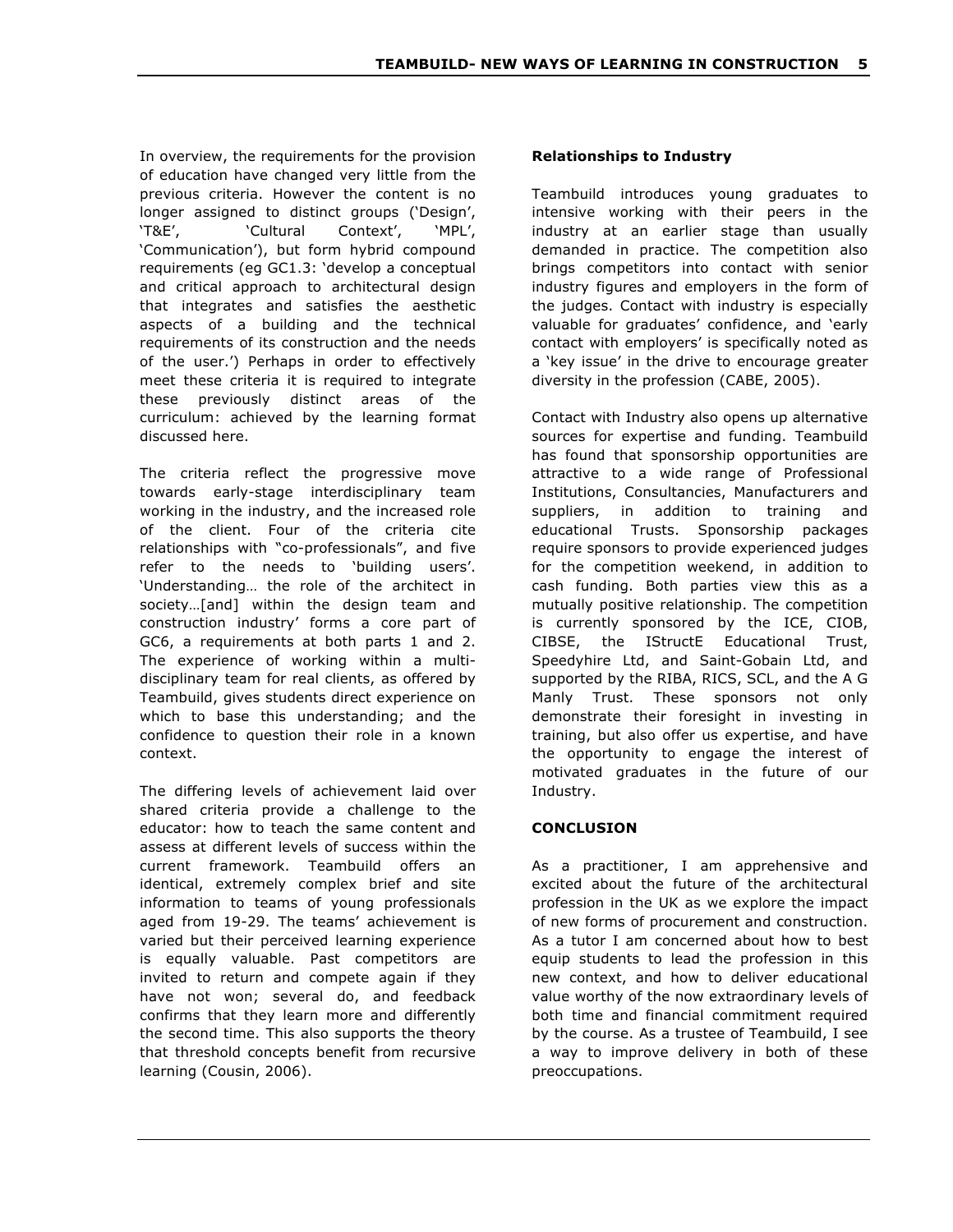This paper has discussed elements of the training competition that may be applied to architectural curricula to improve learning in several themes; teamworking in situations of ambiguity; realisation of threshold concepts of the role of the Architect; professional communication; design collaboration; selfawareness in a professional context. Key elements to consider might be engagement with industry; hybrid cross-disciplinary deliverables; client engagement or roleplaying; and finally divorcing brief-setting from critique, and technical achievement from assessment.

#### **References**

A. Agapiou "The Use and Evaluation of a Simulation Game to Teach Professional Practice Skills to Undergraduate Architecture Students" *Journal for Education in the Built Environment, Vol. 1, Issue 2, August 2006 pp. 3-14*

ARCHITECTS REGISTRATION BOARD *Annual Report 2010* London; National Stationary Office (2010)

S.E. Berryman, T. Bailey "The Double Helix of Education and the Economy" New York; Institute of Education and the Economy (1992)

CABINET OFFICE "Government Construction Strategy" London: Crown copyright (2011)

CABE (Commission for Architecture and the Built Environment) "Minority Ethnic representation in the built environment professions", London; (July 2005)

P. Chiles, J. Till, "LIVE PROJECTS: An inspirational model THE STUDENT PERSPECTIVE" CEBE case study (year??)

D. Clews "Technologia, Techne and the Teaching of Design" Architectural Education Exchange, 2001. website:

http://cebe.cf.ac.uk/ee/sessions/ (last visited 28.4.1 2)

G. Cousin "An introduction to threshold concepts" *Planet* **vol.17** Higher Education Academy (December 2006)

DEPARTMENT FOR COMMINITIES AND LOCAL GOVERNMENT *National Planning Policy Framework* London: Crown copyright (2012)

Sir J. Egan. "Rethinking Construction: The report of the Construction Task Force", London: Department

of the Environment, Transport and the Regions. (1998)

European Commission (2011) Green Paper: 'Modernising the Professional Qualifications Directive', Brussels; Article 46, Options 1 and 2

Gibbs and Simpson

H. Harriss, E. Cassells "Learning from Ambiguity within an interdisciplinary teaching and learning context" Oxford Brookes Learning and Teaching Conference 2010

D.A. Kolb "Experiential learning: experience as the source of learning and development". NJ: Prentice Hall. (1982)

Sir M. Latham "Constructing the Team" *Joint Review of Procurement and Contractual Arrangements in the United Kingdom Construction Industry* Final Report HMSO (July 1994)

R. Morrow, R. Parnell, J. Torrington "Reality versus Creativity?" Architectural Education Exchange, 2001. website: http://cebe.cf.ac.uk/ee/sessions/ (last visited 28.4.12)

R. Parnell "It's Good to talk: managing disjunction through peer discussion". Architectural Education Exchange, 2001. website: http://cebe.cf.ac.uk/ee/sessions/ (last visited 28.4.12)

R. Parnell "Knowledge Skills and Arrogance: Educating for Collaborative Practice", EAAE Prize 2001-2002

R.H. Rooley. "Worst Practice Lessons for Energy Efficiency". In: *Conference Paper* ASHRAE (2007)

RIBA/ARB "Criteria for Validation 2011" London: RIBA Publications (2010)

RIBA "Education Statistics 2010-2011" London: RIBA Centre for Architectural Education (October 2011)

T. Russell. "Professional Studies in Architecture: Architectural Education and Work-based Learning" *CEBE Transactions,* Vol. 1, Issue 1, pp 56-88 (September 2004),

R. J. Sara "Feminising Architectural Education?" Architectural Education Exchange, 2001. website:http://cebe.cf.ac.uk/aee/ (last visited 28.4.12)

J. Till, "Architecture Depends" London; Routledge (2009)

M. Savin-Baden. "Problem-based learning in higher education: untold stories". Buckingham: Society for Research into Higher Education & Open University.